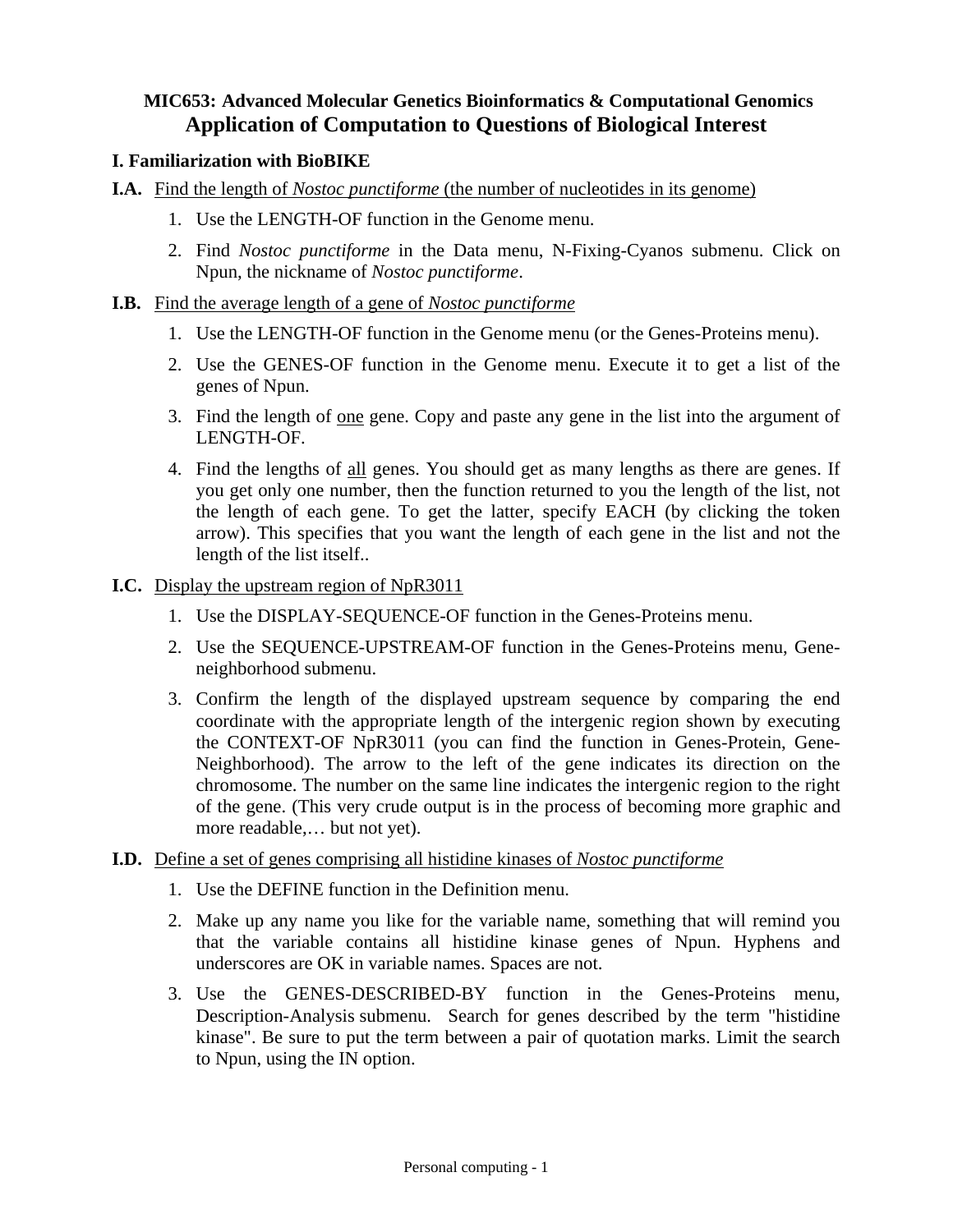# **II. Find histidine kinases specific to heterocyst-forming cyanobacteria**

## *Rationale*

*Histidine kinases that are important in the process of heterocyst formation figure to be present in all cyanobacteria capable of making heterocysts. It is plausible that they may be absent in those cyanobacteria that cannot make heterocysts. Finding such histidine kinases may point to specific proteins that are worth studying by experiment.* 

#### **II.A.** Define a set of cyanobacteria that don't make heterocysts

- 1. Note that the set of cyanobacteria that *do* make heterocysts is predefined, found in the Data menu, N-Fixing-Cyanos submenu (at bottom).
- 2. Note that the set of all cyanobacteria is also predefined (in Data, Organism-Subsets)
- 3. Use DEFINE and the SUBTRACT-SET function in the Lists-Tables menu, List-Production submenu to subtract the set of cyanobacteria that make heterocysts from the set of all cyanobacteria.

## **II.B.** Define a set of proteins specific to heterocyst-forming cyanobacteria

- 1. Use the COMMON-ORTHOLOGS-OF function in the Genome menu
- 2. Find the common orthologs found in the set of cyanobacteria that make heterocysts. Use the NOT-IN option of COMMON-ORTHOLOGS-OF to exclude those proteins found in the set of cyanobacteria that don't make heterocysts. Use the PRIMARY option of COMMON-ORTHOLOGS-OF and specify Npun.

### **II.C.** Find the intersection of proteins specific to heterocyst-forming cyanobacteria and the histidine kinases of *Nostoc punctiforme*

- 1. Use the INTERSECTION function in the Lists-Tables menu, List-Production submenu.
- 2. Use the PROTEIN-OF function in the Genes-Proteins menu to convert the list of histidine kinase genes you made in **I.D.** to a list of proteins.
- 3. Find the intersection of this set and the set you found in **II.B**.

## **III. Find Orphan Response Regulators in** *Nostoc punctiforme*

#### *Rationale*

*Npr3010 encodes a histidine kinase that may be important in the differentiation of heterocysts of the cyanobacterium Nostoc punctiforme. Histidine kinases act by sensing environmental or cellular change and then phosphorylating a corresponding response regulator protein. The activated response regulator then exerts downstream effects (e.g. gene regulation).* 

*Many genes encoding histidine kinases are adjacent to the genes encoding the corresponding response regulator, but this is not so for Npr3010. You hope to identify its response regulator by process of elimination. You will find all genes encoding response regulators in N. punctiforme and all genes encoding histidine kinases. Then you'll reduce the list of response regulator genes by throwing away all those that are adjacent to histidine kinase genes. What remains may be a partner for Npr3010.* 

*Is this a good strategy? How many orphan response regulators are there in N. punctiforme?*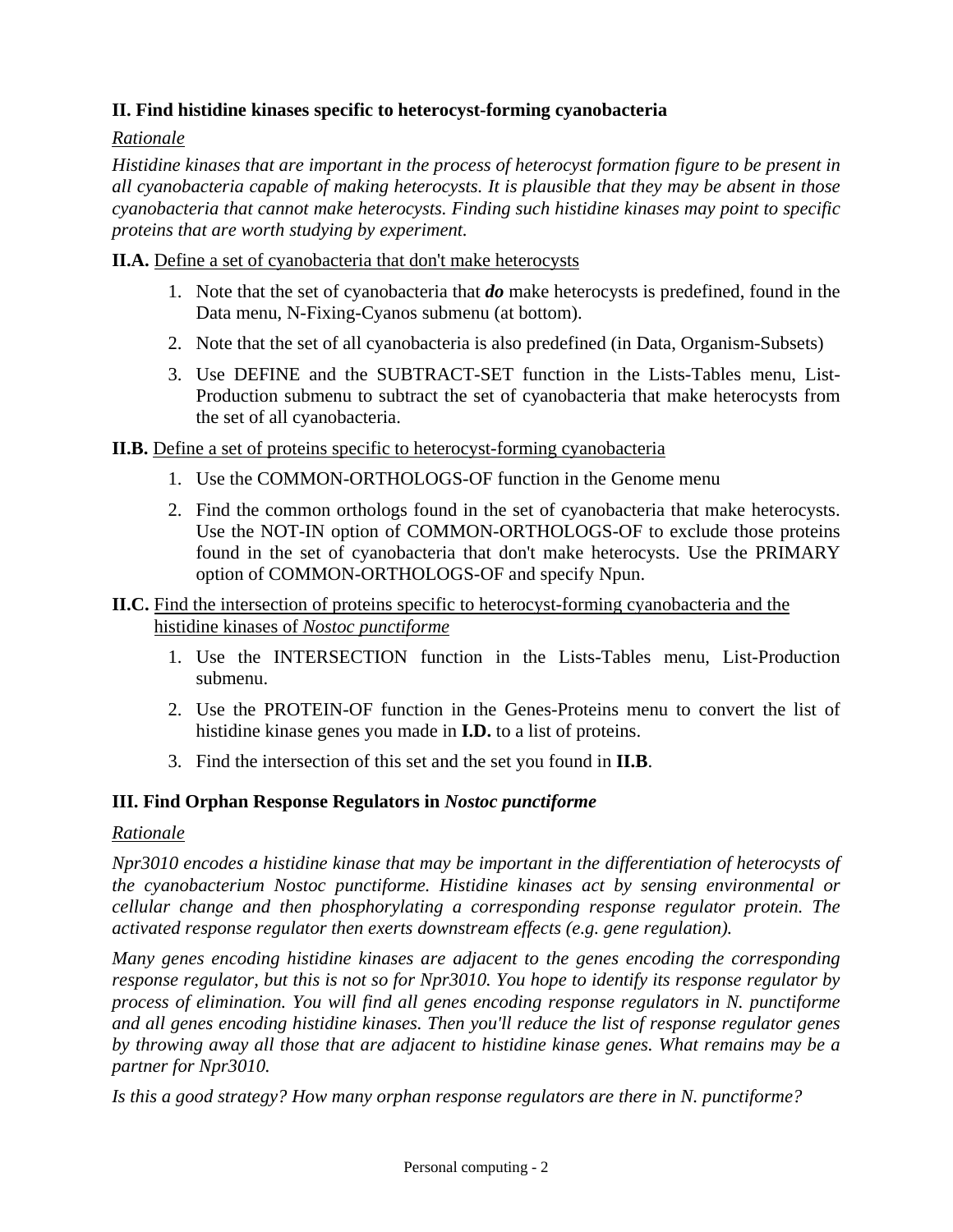### **III.A. Construct the set of genes next to genes that encode response regulators in Npun**

- 1. Play with the GENE-UPSTREAM-OF function, using some gene (NpR3011 as in **I.C**). Confirm that it is telling the truth by using the CONTEXT-OF function to show you the genes to either side.
- 2. Use DEFINE and the GENE-UPSTREAM-OF functions to define a set of genes upstream from one of the histidine kinases of Npun, using the set you defined in **I.D**.
- 3. Use DEFINE and the GENE-DOWNSTREAM-OF functions to define a set of genes downstream from one of the histidine kinases of Npun.
- 4. Take a look at the result, using the DESCRIPTIONS-OF function, acting on the set you just defined (use the DISPLAY option). Just by eye, how many of the downstream genes are response regulators?
- 5. DEFINE the set of genes next to histidine kinase genes by combining the two sets you've just defined, using the UNION-OF function, found in the Lists-Tables menu, List-Production submenu.

### **III.B. Find those response regulator genes that are not next to a histidine kinase**

- 1. DEFINE a set of genes encoding response regulators in Npun, much as you defined a similar set in **I.D**. Use the term "response regulator".
- 2. DEFINE the set of genes that are response regulators and adjacent to histidine kinase genes, using the INTERSECTION-OF function and two sets you have defined previously.
- 3. Find those response regulator genes of Npun that are *not* in the set you just defined, that is, orphan response regulators that are not next to histidine kinase genes. To do this, use the SUBTRACT-SET function.

## **IV. Determine whether NpR3008 is likely to be a novel transposase**

## *Rationale*

*You found that there are several genes similar to npr3008 in the genome of Nostoc punctiforme. This could be because npr3008 lies within a transposon, but there are many other possible explanations. If it is part of a transposon, then the gene may be flanked by inverted repeats and the inverted repeats by direct repeats. Your goal is to see if such repeats are present surrounding the many genes similar to npr3008.* 

#### **IV.A.** Look for inverted repeats flanking npr3008

- 1. Use the SEQUENCE-SIMILAR-TO function (which accesses Blast) in the Strings-Sequences menu to compare the upstream region of npr3008 with the downstream region of the same gene.
- 2. Use as the query the sequence 500 nt upstream of npr3008. Note that UPSTREAM-SEQUENCE-OF has a LENGTH option.
- 3. Use as the target the sequence 500 nt downstream from the gene.
- 4. From the displayed Blast results, draw a map of the region surrounding npr3008, indicating any repeated sequence and its coordinates.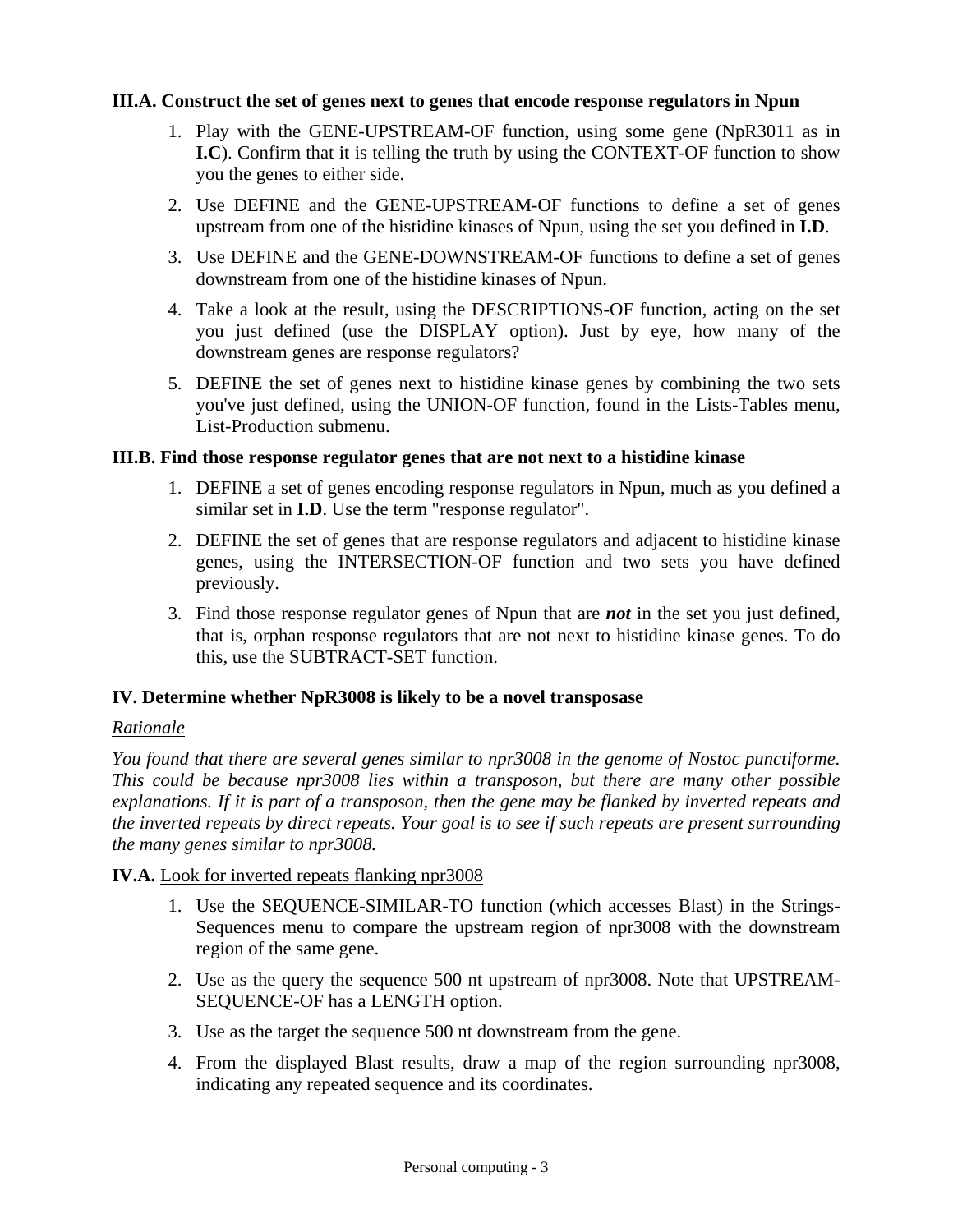*Your result might strike you as disappointing, if you find no repeated sequence or a short repeated sequence. Inverted repeats at the end of transposons are typically >15 nt.* 

*Try a different approach.* 

- **IV.B.** Find the extent of similarity between the neighborhood containing npr3008 and other sequences in the genome
	- 1. Use the SEQUENCE-SIMILAR-TO function to Blast the npr3008 region against the genome of Npun.
	- 2. Use as query the SEQUENCE-OF npr3008, starting 500 nucleotides before the beginning of the gene and ending 500 nucleotides after the end of the gene. You can find SEQUENCE-OF on the Genes-Proteins menu. Note the useful options FROM (which accepts negative numbers to begin before the gene) and TO-END (which accepts positive numbers to end after the gene).
	- 3. Use as target Npun.
	- 4. Focus on the seven hits that are long and nearly exact. Add this information to the map you drew in **IV.A**. What part of the region surrounding npr3008 participates in the sequence that appears multiple times in Npun?

### **IV.C.** Examine the ends of the region of similarity for inverted and direct repeats (quick & dirty)

- 1. Align the Blast results using ALIGN-BLAST-RESULT (Strings-Sequences menu, Search/Compare submenu). Copy and paste the Blast table from the result into the argument hole. Don't confuse the displayed blast table with the Blast result. If you like, you can use the FROM and TO options to limit the alignment to the first eight lines.
- 2. What are the sequences at the two ends of the region of similarity? How do they relate to each other? Your conclusions so far? Are we looking at a transposon?

## **IV.D.** Examine the ends of the region of similarity for inverted and direct repeats (quick & dirty)

*One sequence, one set of repeats or non-repeats is not enough. We were given eight, so*  we ought to look at them. It is possible and straightforward to extract the relevant *regions – left end and right end – from each of the Blast hits, but how tedious! We were not born for this! So we automate the procedure, teaching the computer to do seven more times what we show it how to do once.* 

*The Blast result gives us the coordinates of the multiply repeated segments, both the beginnings (under "T-START") and the ends (under "T-END"). We want to teach the computer how to use these numbers and to give us the end sequences (which are usually inverted repeats if they bound a transposon), and a bit before so we can also check for flanking direct repeats.* 

1. Obtain the coordinates from the blast table using BLAST-VALUE (Strings-Sequences menu, Search/Compare submenu). Paste in the blast table as before, and specify *lines* 2 through 7 using the FROM function (Lists-Tables menu, List-Production submenu). You want to extract the information in the columns containing the target coordinates so put in the *columns* box ("T-START" "T-END"). Note the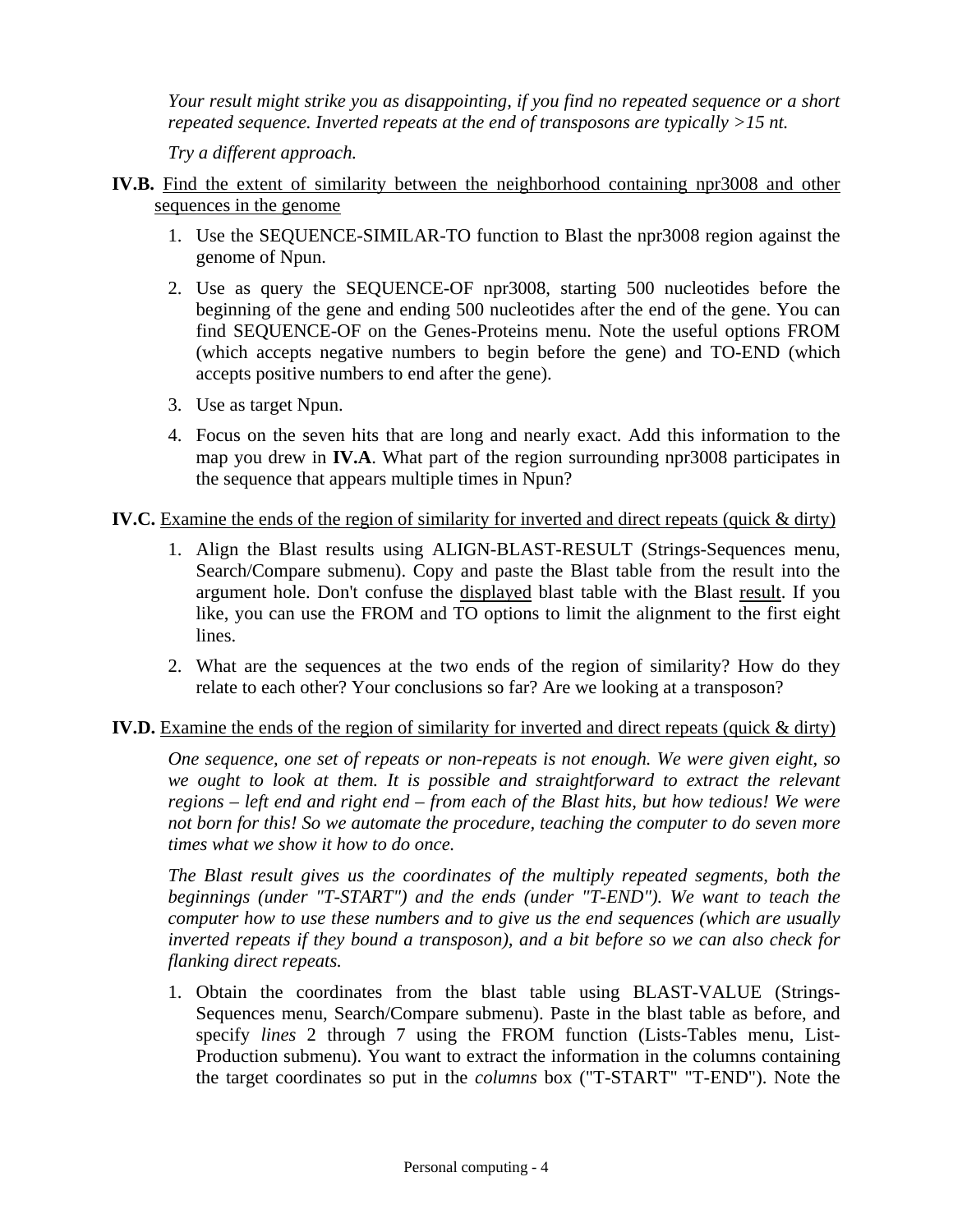parentheses and the quotation marks. You should end up with a list of coordinate pairs.

*For the next few steps you'll take one of the coordinate pairs as an example and learn how to use it to get the sequences you want. Once you've taught yourself, you'll teach the computer.* 

- 2. DEFINE a variable to be one coordinate pair that you've copied from the results. Be sure to copy the parentheses along with the numbers.
- 3. DEFINE a variable to be the left coordinate. Notice that in some cases the first coordinate of the pair is a higher number than the second coordinate. Nothing strange about that. Some of the hits are on one strand and some are on the complementary strand. But to extract the sequence, you must begin with the lower number. Use the MIN-OF function (Arithmetic menu, Aggregate Arithmetic submenu) to pick out the lower number of the two contained in the variable you just defined.
- 4. DEFINE a variable to be the right coordinate in an analogous way, using the MAX-OF function.
- 5. DEFINE the left-end-sequence to be the SEQUENCE-OF Npun.chromosome FROM the left-coordinate minus 15 to the left-coordinate plus 20. The Arithmetic menu will be helpful.
- 6. DEFINE the right-end-sequence to be the SEQUENCE-OF Npun.chromosome FROM the right-coordinate minus 20 to the right-coordinate plus 15

*This gives us 15 nucleotides outside the ends of the fragments in which to find direct repeats and 20 nucleotides inside the ends of the fragments in which to find inverted repeats* 

- 7. Use DISPLAY-LINE to show the fruits of your labor. I suggest displaying three items (note the Add Another option): the left-end-sequence, "…", and the right-endsequence.
- 8. If all of this worked, then the time has come to start teaching the computer. Bring down the FOR-EACH function from the Flow-Logic menu. This function teaches the computer how to repeat operations for each element in a list of elements. In this case, that means for each coordinate pair in the list of coordinate pairs produced in **IV.D.1**. Click **Primary** in the **Primary Control for Loop** and then choose **variable in collection**. Use as the name of the variable the same name you defined in **IV.D.2**. Use as the collection the coordinate pairs produced in **IV.D.1**.
- 9. (Clean up) Click on **update** and then **Hide**. You won't be needing this section. Do the same with **initial**, **results**, and **finally**.
- 10. Click **action** and then **body**. This is where you'll cut and paste the instructions you developed in **IV.D.3** through **7**. There are five boxes to paste, so use **Add another** in the Options menu to provide five empty forms. Then sequentially cut and paste the box you constructed in **IV.D.3** into the first empty form, then the box you constructed in **IV.D.4** into the second and so forth. [Programmers: If you proceed this way, the loop will use global variables, generating irritating warnings. It would be better to use local variables. To do this, copy the definitions into ASSIGN forms found by clicking **update**.]